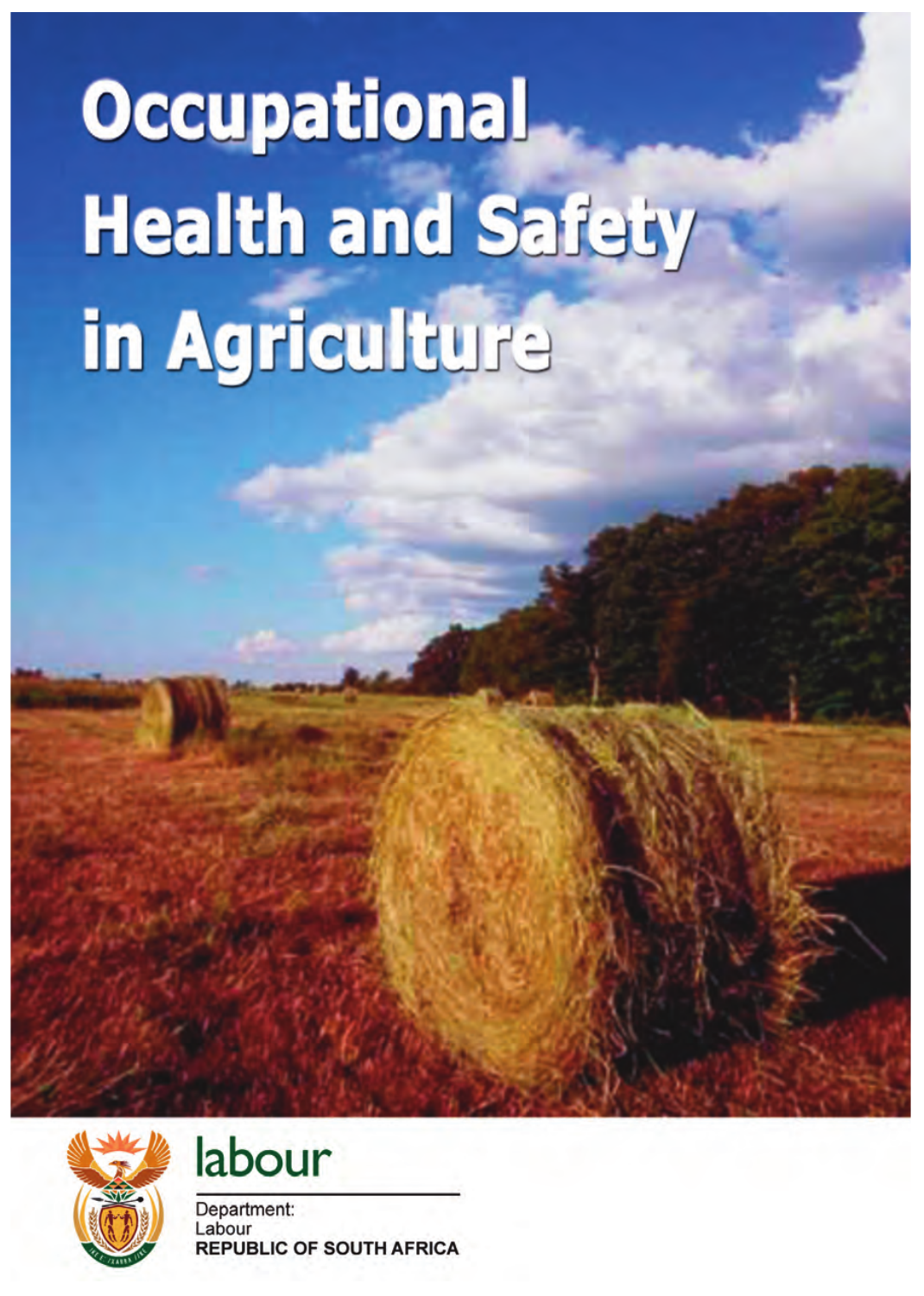This pamphlet provides information on the health risks associated with work in agriculture, horticulture and forestry.

We are committed to preventing accidents and ill health, and are delighted to be associated with all individuals and companies who deal with health and safety in agriculture, horticulture and forestry.

## **Health and safety risks in agriculture**

Work in agriculture may pose threats to your health for many reasons, including:

- Its physical nature
- Exposure to the weather, noise or vibration
- Contact with animals
- Exposure to hazardous chemicals or other substances.

## **Physical nature of your work**

For example, handling loads or working in awkward positions may cause muscular-skeletal disorders. These are aches and pains in the limbs,



**2**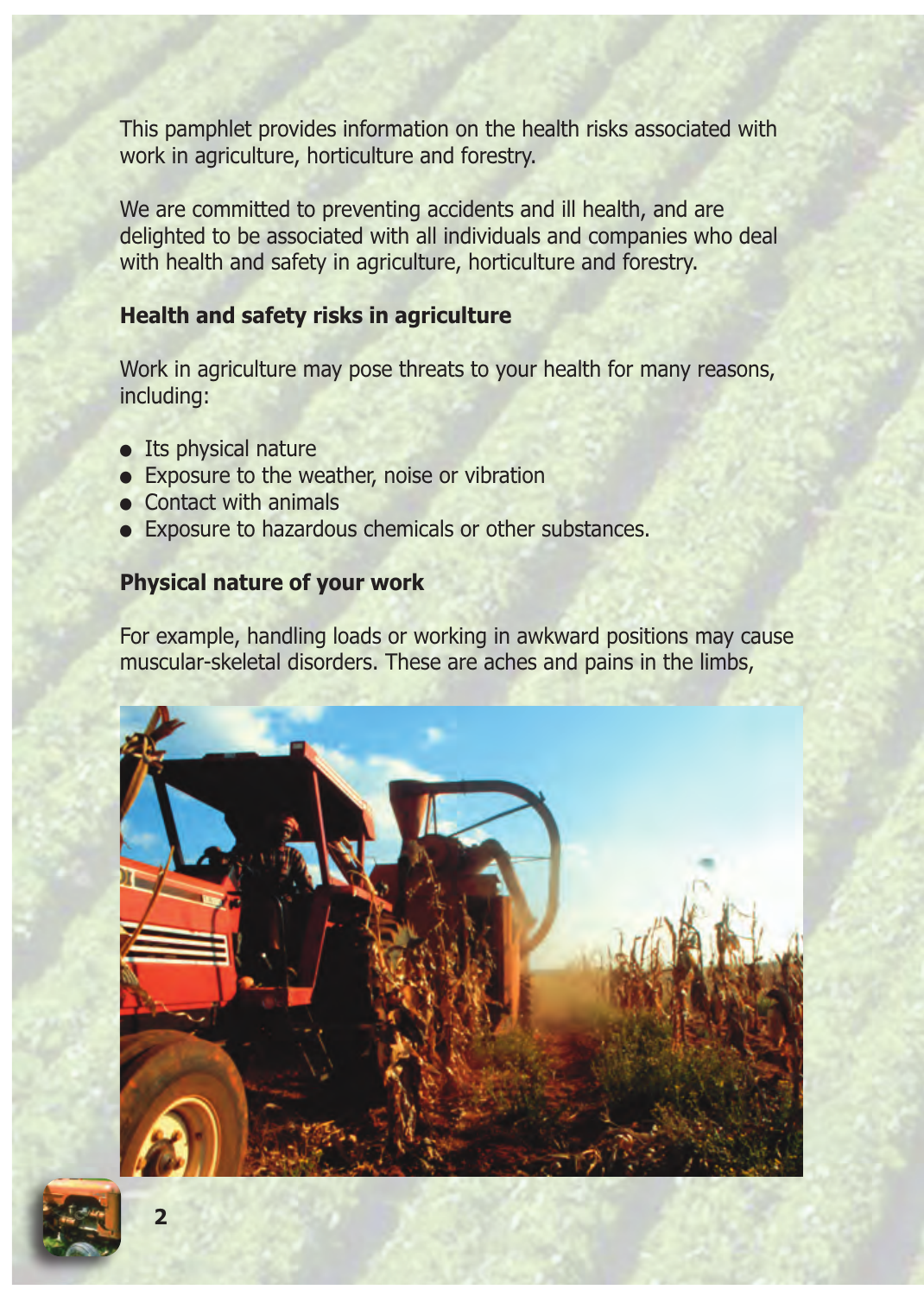joints or back, which may be due to sprains or strains (damage to ligaments or muscles), 'slipped' discs (backache), sciatica (pain down the back of the leg), or arthritis of the hips, knees or other joints.

- Avoid handling loads where possible, or use mechanical systems
- Use good handling techniques place your feet correctly, keep your back straight and keep the load close to your body
- Make sure that your workplace is arranged so that objects and produce can be reached conveniently without stretching and try to change tasks or move so that you use a variety of muscles in the body.

## **Using machines safely on farms**

Make sure the machines you use are:

- Suitable for the job
- Maintained so that they can be used safely
- Fitted with safeguards required by law, and make sure they are:
	- strong enough and, if fixed, that they can not be easily removed
		- made of the right material. Plastic allows good visibility but may be easily damaged
		- not easily defeated or overcome

If guards are interlocked, for example if you need access several times each day to a dangerous part, check that:

- The machine cannot start before the guard is in position
- Opening the guard stops the machine or that part
- The interlocking switch or valve is sufficiently robust for the job, and that the way it works makes it difficult for someone to defeat.

## **Power-take-off shaft guards**

For power-take-off shaft guards, check that the guard is:

- Made to a recognised standard
- The correct size and length for the shaft, both when closed and when extended

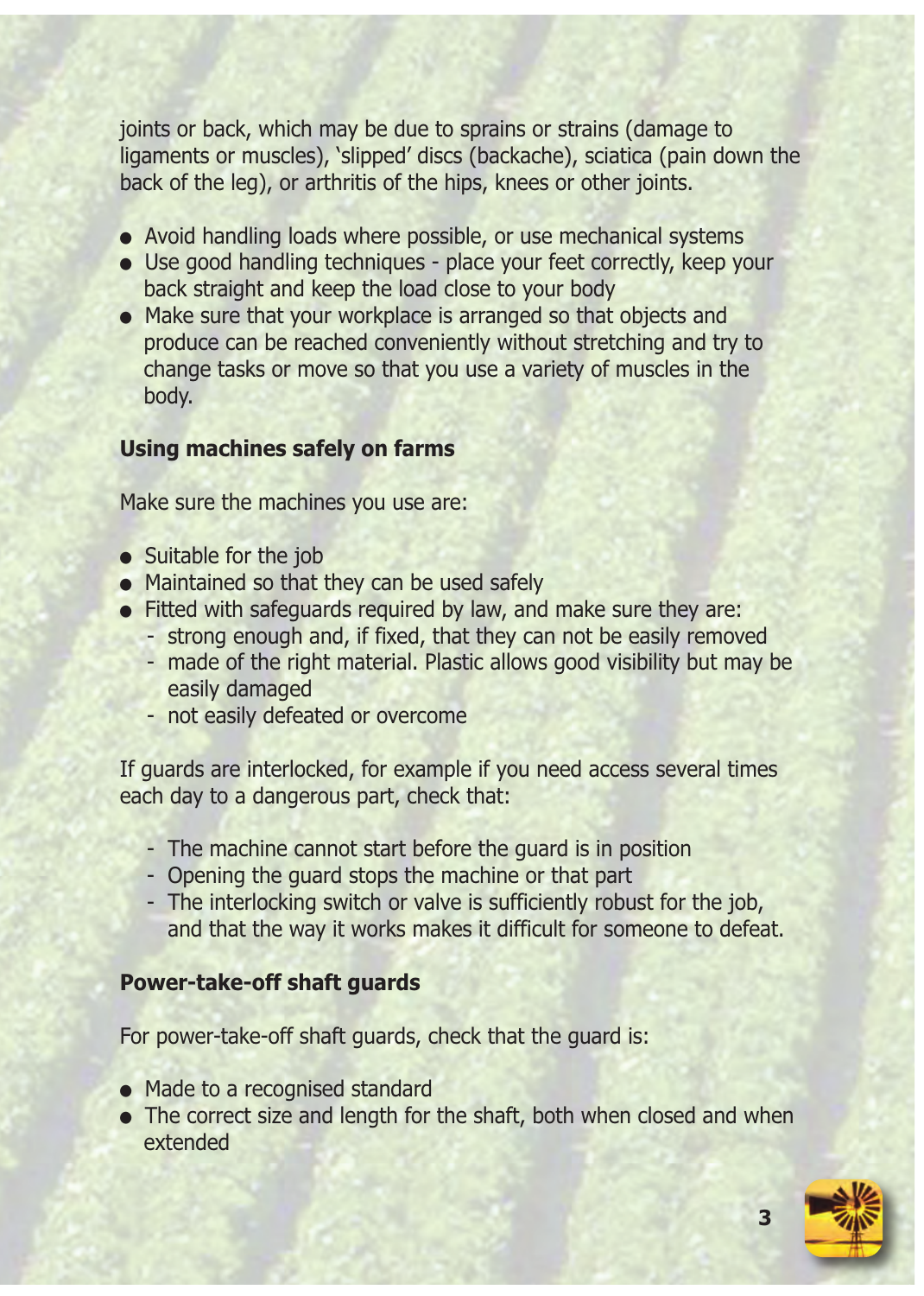- $\bullet$  A non-rotating type, with the restraining device (e.g. securing chains) in place
- Properly used and maintained clean and lubricate guards regularly
- Supported when not connected do not rest it on the drawbar or drop it on the ground, and do not suspend it by the restraining device
- Safe from damage, for example by livestock, when the machine is in store.

# **Buying or hiring machines**

When you buy or hire machines the law requires the supplier to provide the necessary safeguards. Make sure that you and your workers:

- Use machines according to the instructions supplied with them
- Keep guards in position and effective 'safety check' all equipment and rectify all defects before each use
- Check that controls are clearly marked to show what they do and which machine they control, and are designed and placed so you cannot operate them accidentally
- **Check that stationary machines are adequately lit**
- Check that electrical machinery is isolated and locked-off if safeguards are removed
- Are trained to work safely and are provided with and use necessary protective clothing.

## **Maintenance and unblocking**

Many incidents with machines occur during maintenance or unblocking operations. Remember 'safe stop' and make sure that:

- Staff are properly trained to do the job
- Adequate tools and instructions are provided for maintaining, adjusting, cleaning and unblocking of machines
- Safe working practices are devised and used
- Stored energy, for example from compressed material, springs or hydraulics, is dissipated before you start work
- Hydraulically raised machines or parts are prevented from descending by using mechanical devices such as stops or jacks when people work under them.

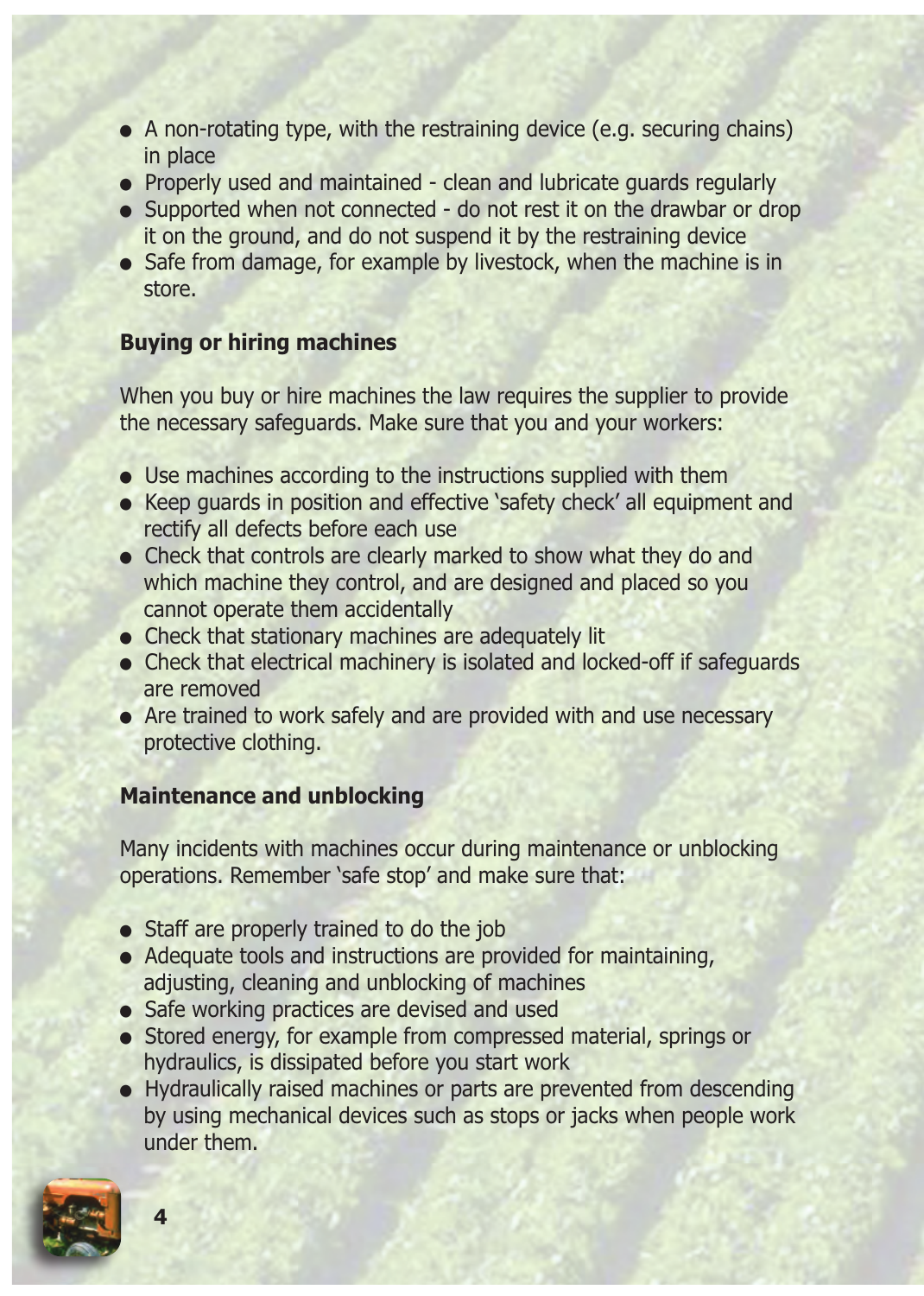

All operators should make sure:

- They know how to stop the machine before starting it
- They always start it from the correct position
- All guards are fitted and working correctly
- The area around a fixed machine is clean, tidy and free from obstruction
- Their supervisor is told at once if a machine is not working properly
- They wear appropriate protective clothing and equipment.

## **Never:**

- Use a machine unless you are authorised and trained to do so
- Attempt to clear blockages or clean a machine unless the drive is disconnected and the machine is stationary
- Wear dangling chains, loose clothing, gloves or rings, or have long hair which could get caught up in moving parts
- Distract people who are using machines
- Dismount from a moving tractor or other self-propelled machine.

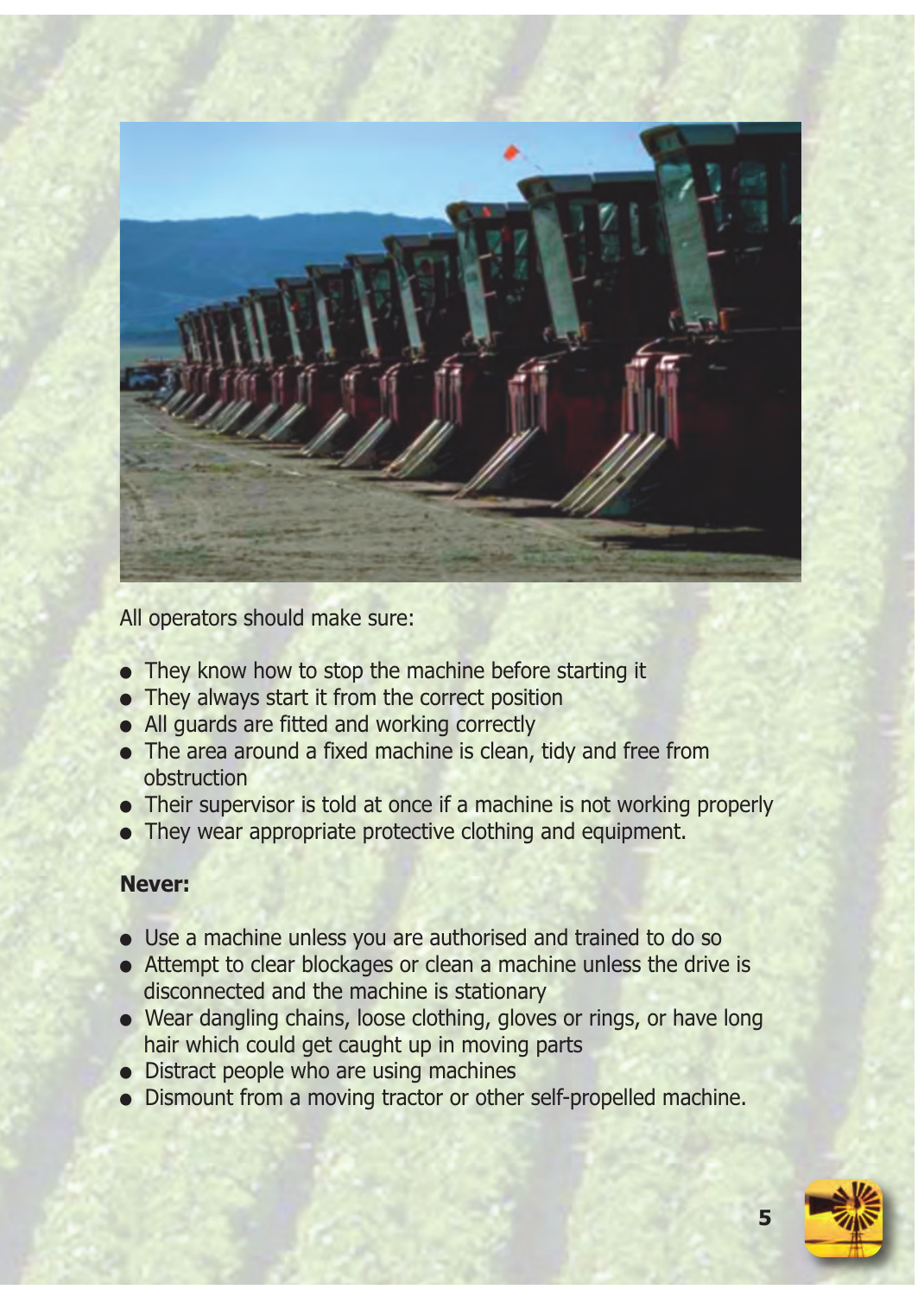### **Using electricity safely**

**Electricity can kill. Three or four people are killed by electricity in agriculture every year. Many of these incidents involve contact with overhead power lines. Others involve poorly maintained handheld equipment or extension cables. Poor electrical installations and equipment can also cause fires. Overhead power lines**

Electricity can jump gaps when equipment or machinery gets close enough: you do not need to contact overhead power lines (OHPLs) to be injured. If OHPLs run across your land, consider with your electricity supplier whether they can be re-routed, put underground, or raised. If that cannot be done, make sure you have a map of the routes of the lines (available from your supplier) and that visiting workers such as contractors have copies.

### **Never:**

- Work under OHPLs without working to a safe system, or allow any part of a machine (e.g. crop sprayer, tipper lorry) or ladder, irrigation pipe etc., within 15 meters of them. Consider using warning labels in high-reach machines
- Erect fencing wire along the same route as OHPLs, nor move or strain fencing wire where it may spring and come into contact with the line. Long lengths of wire on undulating ground present a special risk
- Erect ricks, stacks or buildings, or create dumps, under or near OHPLs or stay wires
- Store machinery against overhead line towers, poles or stay wires.

**Contact with an OHPL may cause the power supply to 'trip out' temporarily - but it may be reconnected by an automatic reclosing device. Never attempt to disentangle equipment until the owner of the line has confirmed that the line is dead. If you have to work near OHPLs, check with your electricity suppliers and arrange temporary disconnection.**

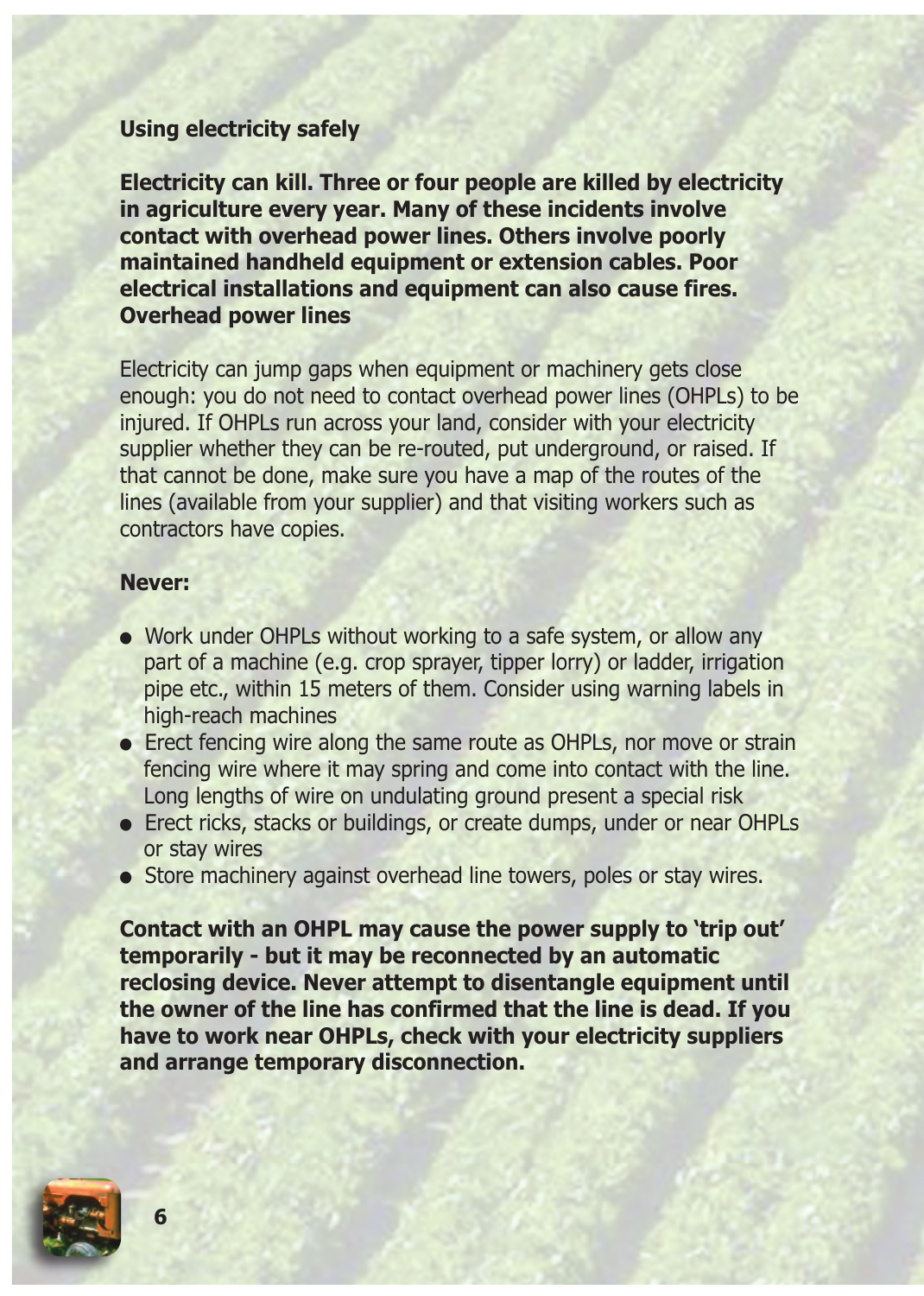# **Underground cables**

If you are likely to be working near buried cables, get information about their route from your electricity supply company. Get a competent person to check that there are no cables present before you dig holes in roadways or near buildings.



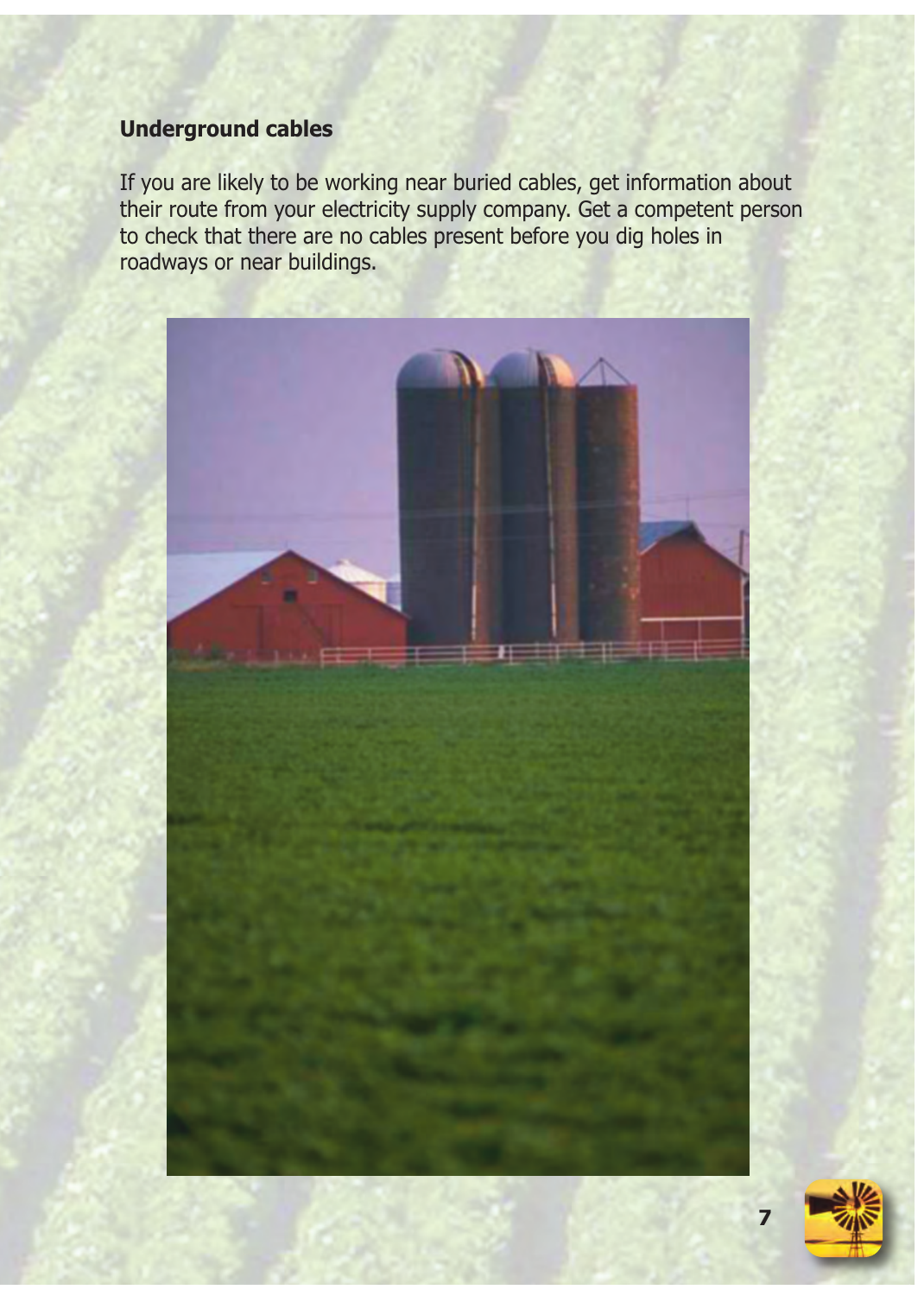# **Your electrical system**

Make sure that:

- There is an accessible and clearly identified switch near each fixed machine to cut off power in an emergency
- Power cables to machines are suitably protected (armoured cable, covered in thick flexible rubber or neoprene, or installed in conduit) and have a good earth connection
- Light bulbs are protected (for example use bulkhead type fittings)
- $\bullet$  There are enough socket outlets overloading sockets by using

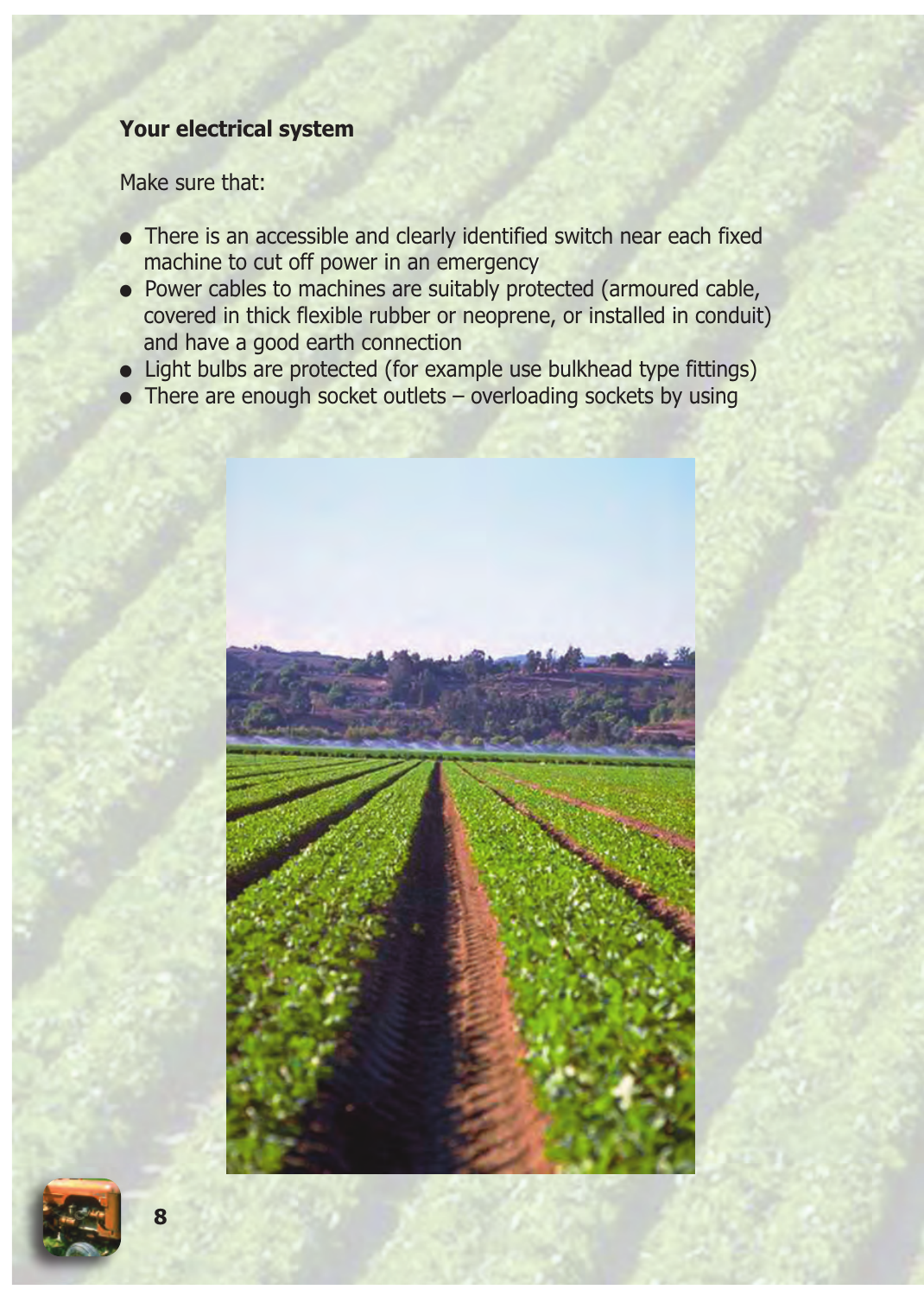adaptors is a fire hazard. In suitable places (e.g. the farm office) you can use a multi-plug socket block

- Three-pin plugs always have the flex firmly clamped to stop the wires (particularly the earth) pulling out of the terminals
- Fuses, circuit breakers etc., are correctly rated for the circuit they protect. Fuses must never be bypassed, over-wired or wrapped with foil
- You have an appropriate plug and socket for equipment drawing a heavy current (e.g. welders)
- Socket outlets outdoors, in damp or corrosive atmospheres, or where steam or water jets are used, are of an appropriate type (get advice never use a household-type socket) and protected by a residual current device (RCD)
- Covers to electrical equipment are kept closed and (if possible) locked, with the key held by a responsible person
- Main switches are readily accessible and clearly identified, and everyone knows how to use them in an emergency
- Wiring is installed in conduit or similar to avoid damage by rats and mice
- Installations are checked periodically and repairs carried out by a competent electrician
- Damaged cables are repaired or replaced immediately.

# **Portable equipment**

Electrical tools used outdoors or where there is a lot of earthed metalwork should be operated at reduced voltage from a safety-isolating transformer (for example 110 volts centre tapped to earth) or connected through an RCD which will cut off the power quickly if there is an earth fault. Consider whether you can avoid using electricity altogether, for example by using pneumatic tools in the workshop (but check the noise levels).

Make sure that you and your staff:

- Use plugs and fittings that are sufficiently robust and suitable for the wet or dusty conditions likely to be found in agriculture
- Regularly inspect all portable tools. Don't forget hired or borrowed tools
- Take suspect or faulty tools out of use, put them in a secure place and

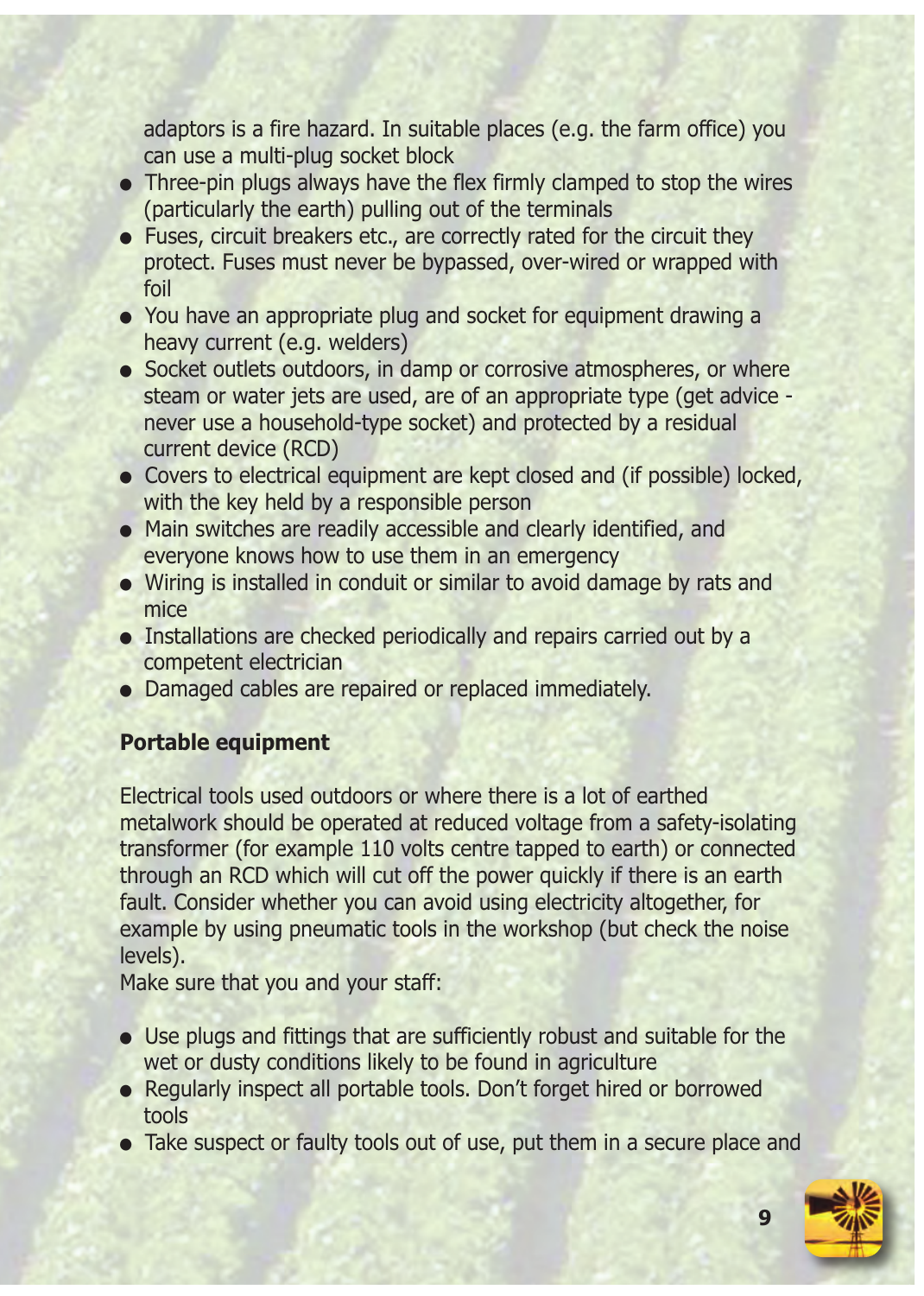make sure they are not used until repaired by a competent person

- Make someone responsible for regularly operating the 'test' button on RCDs to ensure that they work correctly
- Switch off tools and power sockets before plugging in
- Unplug or isolate appliances before cleaning or making adjustments
- Provide sufficient socket outlets to keep the use of extension leads to a minimum. When an extension lead has to be used, check that it is in good condition and that it is positioned where it won't be damaged
- On welding sets, use only insulated leads and undamaged electrode holders.

## **Electric shock**

It is important to know what to do if someone receives an electric shock. Remember always to disconnect the power source first, or if that is not possible, never touch the electrocuted person except with nonconducting items - never use metal. Resuscitation needs training and practice so make sure that your staff receive elementary first-aid training. Display a copy of an 'electric shock placard' that shows what to do.

### **Noise**

If you are exposed to excessive noise, permanent hearing damage can result. Consider:

- Working outside of the noisy environment
- Reducing the noise, for example by insulation
- The need for hearing protection.

## **Vibration**

This may affect the hands and arms (typically from chainsaws or grinders), or the whole body (typically from tractors or lift trucks). To avoid chronic backache or hip/knee pain from whole-body vibration (WBV):

- Use the right tool for the job, for example a modern tractor with a properly maintained and adjusted seat
- Drive at the right speed for the ground conditions, avoiding potholes etc.

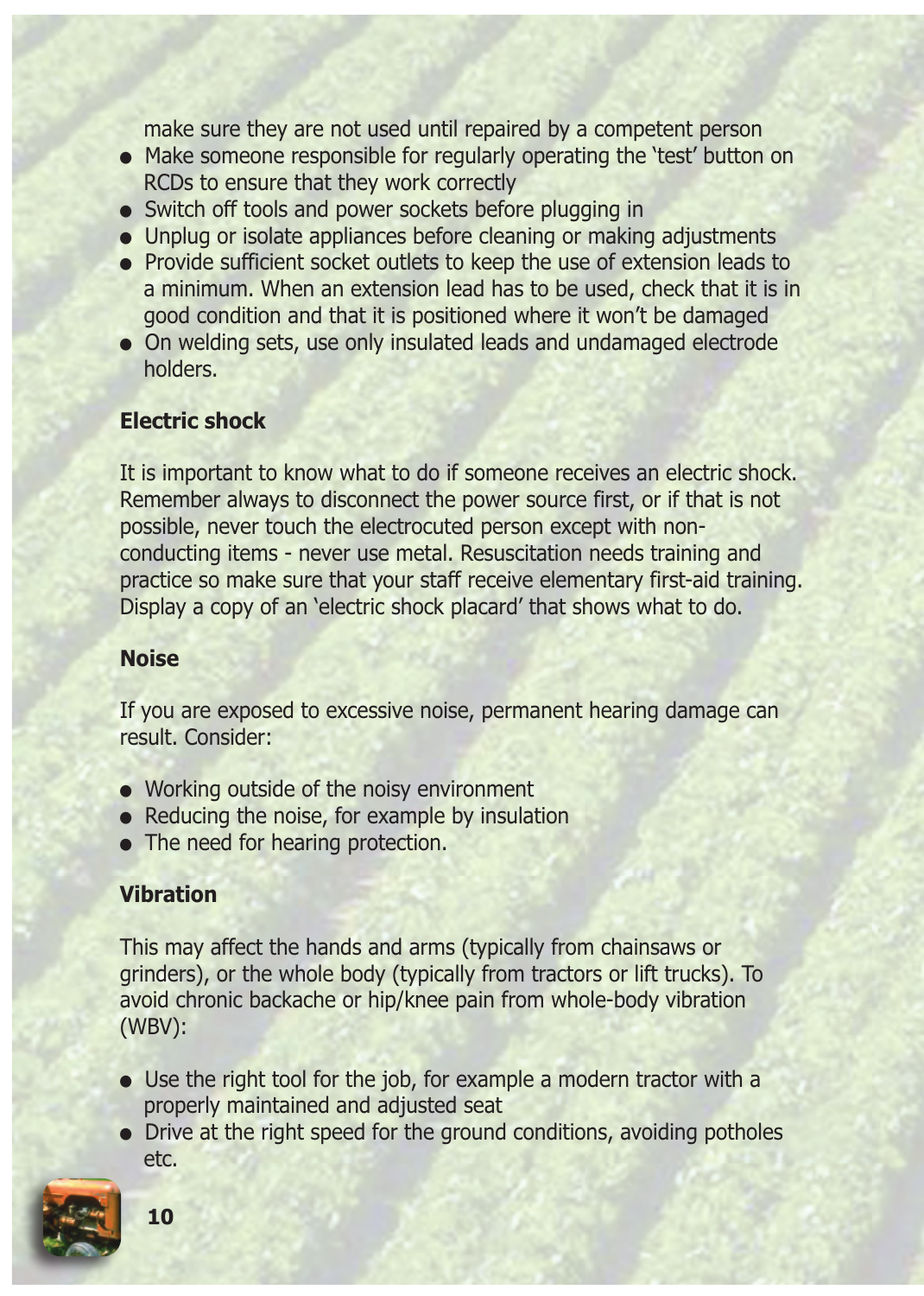To avoid damage to your circulation, nerves, muscles and bones in hands and arms from hand-arm vibration (HAV):

- Plan jobs to avoid using vibrating tools
- Select tools with low levels of vibration, for example a chainsaw with anti-vibration mountings
- $\bullet$  Use job rotation where possible take regular breaks
- Warm hands before work (and keep them warm).

# **Weather**

Being exposed to the weather, especially sunshine or extreme cold can be harmful.

Remember:

- In sunny weather wear light clothing and a wide brimmed hat don't strip off; put high factor sunscreen on exposed skin
- Keep an eye on moles, warts or skin discoloration. See your doctor if moles etc., grow, bleed or itch
- To use wet weather clothing being wet can worsen the effects of cold.



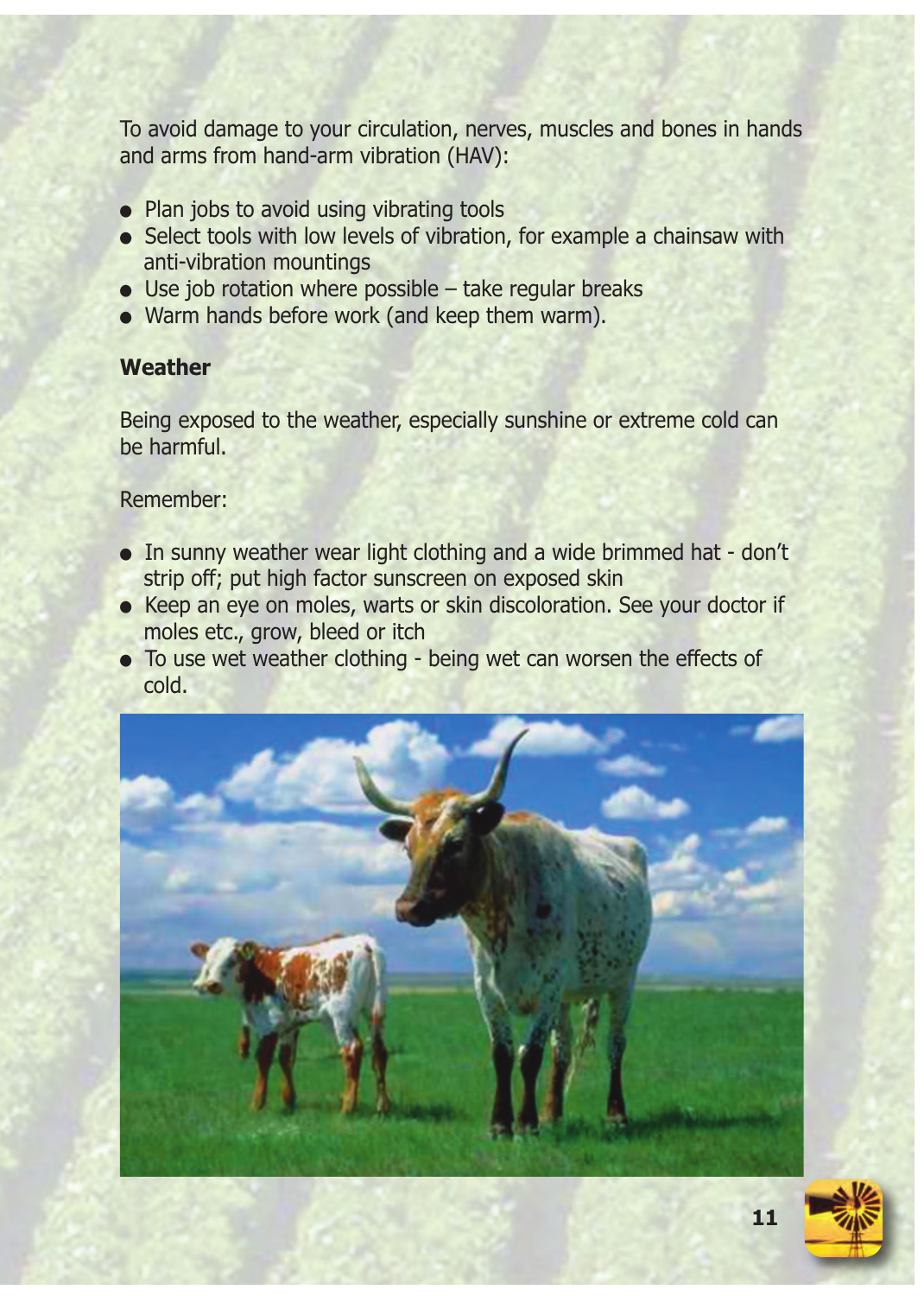## **Animals**

Contact with animals may result in zoonoses (diseases transmitted from animal to human), including orf, ringworm or leptospirosis from cattle or rats. Symptoms range from skin problems to initial 'flu-like conditions which may result in prolonged illness unless treated.

- Always thoroughly wash hands and arms after handling animals or working in places with rats
- Cover all cuts and abrasions with waterproof dressings
- Wear protective clothing such as gloves where necessary.

### **Hazardous substances**

Exposure to hazardous chemicals or other substances, for example to pesticides, veterinary medicines (including sheep dips), dusts, fumes or materials such as slurry, sewage sludge or fertilisers; inhaling fumes from burning plastic, or dust created when moving grain, fertilisers, straw, hay; contacting slurry, manure etc; or being splashed with pesticide or sheep dip can all cause ill health.

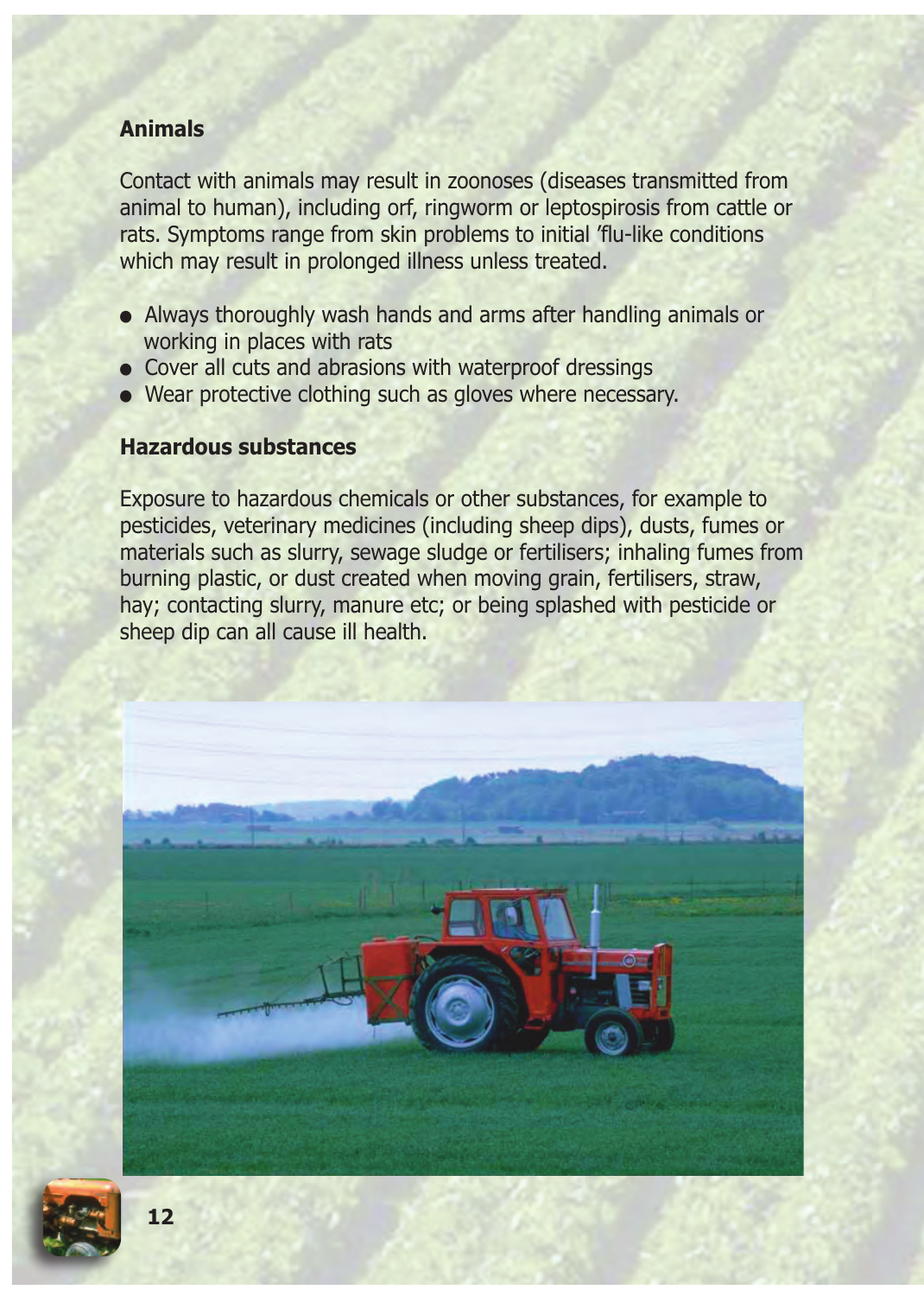Employers and the self-employed should consider whether they or their workers:

- Have to use, or work with, the substance
- Can use engineering controls such as splashboards, induction hoppers or dust extraction equipment.

In some cases employers and the self-employed will need to provide, and ensure that workers use protective equipment.

## **Reporting work-related diseases**

Certain diseases caused by work must be reported to the Department of Labour.

You might contract a reportable disease if you work with:

- **Animals** zoonotic diseases such as brucellosis, leptospirosis, lyme disease or streptococcus suis, or any other infection attributable to work with animals
- **Pesticides** poisoning by organophosphorus compounds or methyl bromide
- **Natural substances** occupational asthma from grain dusts or insects used for biological control of pests; farmer's lung/mushroom worker's lung from moulds or spores from hay, straw or mushroom compost; or tetanus
- **Other substances** occupational dermatitis from work involving exposure to solvents or disinfectants
- **Machines** hand-arm vibration syndrome from work with chainsaws, brush cutters or hand-fed circular saws.

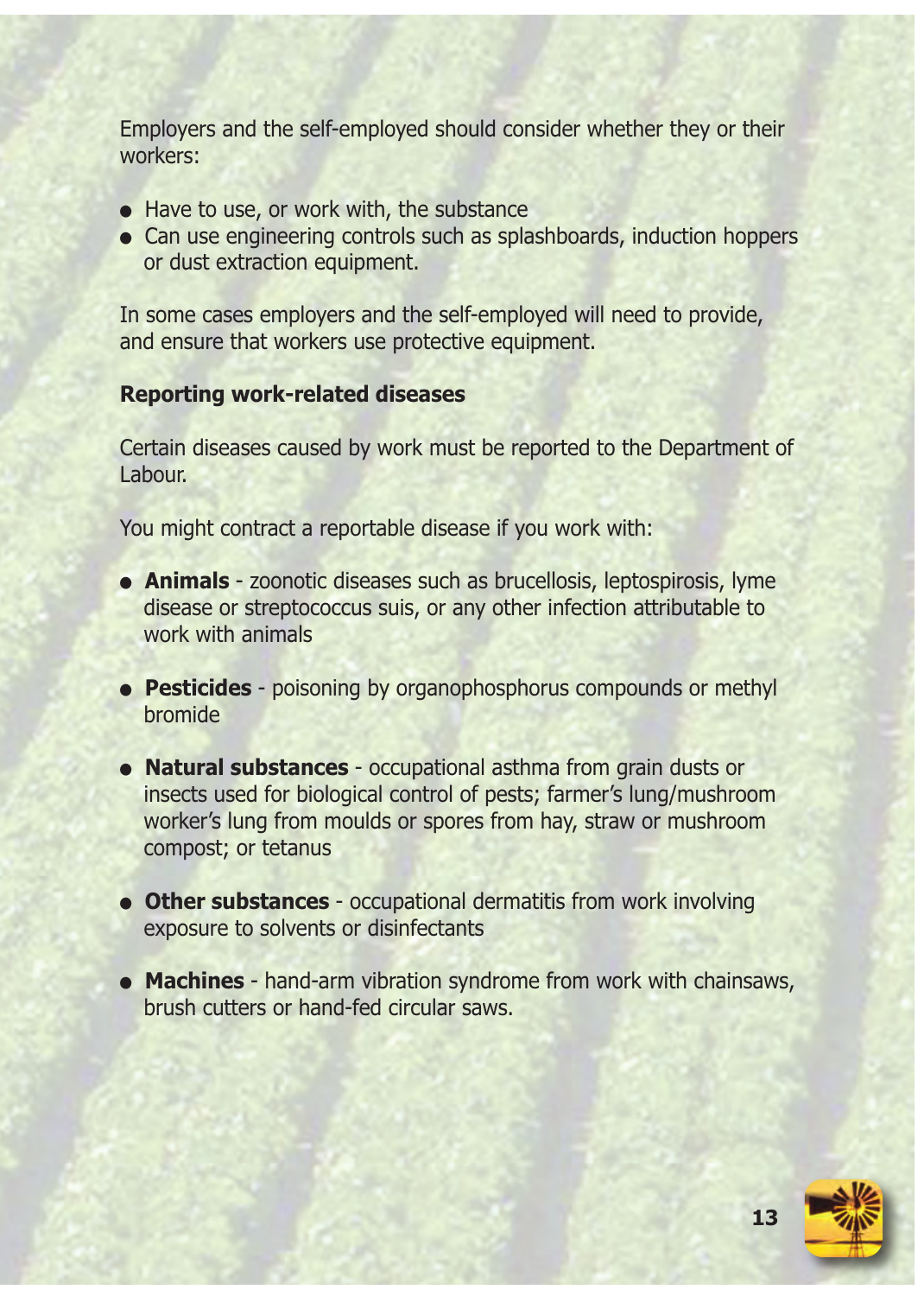

# **Further information**

Inspectors may be contacted at the following offices of the Department of Labour:

# **Provincial Offices of the Department of Labour**

| <b>Eastern Cape</b><br>East London   | Tel: (043) 701 3000 | <b>Limpopo</b><br>Polokwane         | Tel: (015) 290 1744 |
|--------------------------------------|---------------------|-------------------------------------|---------------------|
| <b>Free State</b><br>Bloemfontein    | Tel: (051) 505 6200 | <b>Mpumalanga</b><br><b>Witbank</b> | Tel: (013) 655 8700 |
| <b>Gauteng North</b><br>Pretoria     | Tel: (012) 309 5000 | <b>North West</b><br>Mafikeng       | Tel: (018) 387 1800 |
| <b>Gauteng South</b><br>Johannesburg | Tel: (011) 497 3222 | <b>Northern Cape</b><br>Kimberley   | Tel: (053) 838 1500 |
| <b>KwaZulu-Natal</b><br>Durban       | Tel: (031) 336 2000 | <b>Western Cape</b><br>Cape Town    | Tel: (021) 441 8000 |

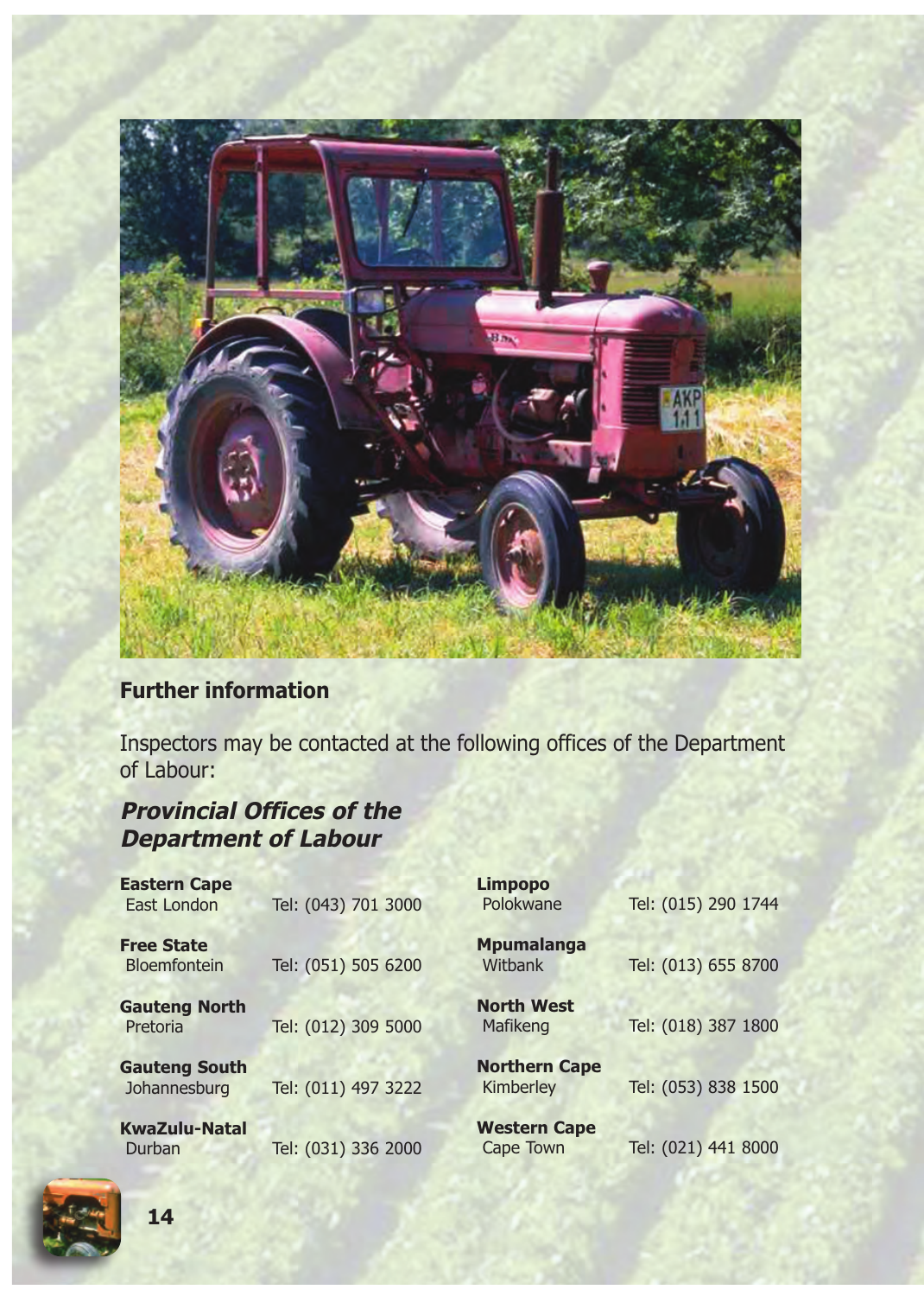## **Labour Centres of the Department of Labour**

#### **Eastern Cape**

| <b>Aliwal North</b>   | Tel: (051) 633 2633 |
|-----------------------|---------------------|
| <b>Butterworth</b>    | Tel: (047) 491 0490 |
| Cradock               | Tel: (048) 881 3010 |
| <b>East London</b>    | Tel: (043) 702 7500 |
| <b>Fort Beaufort</b>  | Tel: (046) 645 4686 |
| <b>Graaf-Reinet</b>   | Tel: (049) 892 2142 |
| Grahamstown           | Tel: (046) 622 2104 |
| King William's        |                     |
| Town                  | Tel: (043) 642 3401 |
| Lusikisiki            | Tel: (039) 253 1996 |
| Maclear               | Tel: (045) 932 1424 |
| Mdantsane             | Tel: (043) 761 3151 |
| <b>Port Elizabeth</b> | Tel: (041) 506 5000 |
| Queenstown            | Tel: (045) 807 5400 |
| <b>Uitenhage</b>      | Tel: (041) 992 4627 |
| Umtata                | Tel: (047) 501 5600 |
|                       |                     |

#### **Free State**

| <b>Bethlehem</b>    | Tel: (058) 303 5293 |  |
|---------------------|---------------------|--|
| <b>Bloemfontein</b> | Tel: (051) 505 6200 |  |
| Ficksburg           | Tel: (051) 933 2299 |  |
| <b>Harrismith</b>   | Tel: (058) 623 2977 |  |
| Kroonstad           | Tel: (056) 215 1812 |  |
| Parys               | Tel: (056) 811 3043 |  |
| Petrusburg          | Tel: (053) 574 0932 |  |
| Phuthaditjhaba      | Tel: (058) 713 0373 |  |
| Sasolburg           | Tel: (016) 970 3200 |  |
| Thaba Nchu          | Tel: (051) 873 2004 |  |
| Welkom              | Tel: (057) 391 0200 |  |
| Zastron             | Tel: (051) 673 1471 |  |

#### **Gauteng North**

| <b>Atteridgeville</b> | Tel: (012) 386 5116 |  |
|-----------------------|---------------------|--|
| Bronkhorstspruit      | Tel: (013) 932 0197 |  |
| Garankuwa             | Tel: (012) 702 4525 |  |
| Krugersdorp           | Tel: (011) 955 4420 |  |
| Mamelodi              | Tel: (012) 805 5090 |  |
| Pretoria              | Tel: (012) 309 5050 |  |
| Randfontein           | Tel: (011) 693 3618 |  |
| Soshanguve            | Tel: (012) 799 7395 |  |
| <b>Temba</b>          | Tel: (012) 717 9500 |  |

#### **Gauteng South**

Alberton Tel: (011) 861 6130<br>Benoni Tel: (011) 747 9601 Benoni Tel: (011) 747 9601<br>Boksburg Tel: (011) 898 3340 Tel: (011) 898 3340 Brakpan Tel: (011) 744 9000 Carletonville Tel: (018) 788 3281 Germiston Tel: (011) 345 6300 Johannesburg Tel: (011) 497 3163<br>Kempton Park Tel: (011) 975 9301 Tel: (011) 975 9301 Nigel Tel: (011) 814 7095 Randburg Tel: (011) 781 8144 Roodepoort Tel: (011) 766 2000 Sandton Tel: (011) 444 7631 Sebokeng Tel: (016) 988 2626 Soweto Tel: (011) 939 1200 Springs Tel: (011) 362 6636 Vanderbijlpark Tel: (016) 981 0280 Vereeniging Tel: (016) 430 0000

#### **KwaZulu-Natal**

Dundee Tel: (034) 212 3147 Durban Tel: (031) 336 1500 Estcourt Tel: (036) 352 2161 Kokstad Tel: (039) 727 2140 Ladysmith Tel: (036) 637 3461 Newcastle Tel: (034) 312 6038 Pietermaritzburg Tel: (033) 342 9361 Pinetown Tel: (031) 700 2206 Port Shepstone Tel: (039) 682 2406 Prospecton Tel: (031) 902 1590 Richards Bay Tel: (035) 789 3760 Richmond Tel: (033) 212 2768 Stanger Tel: (032) 551 4291 Ulundi Tel: (035) 879 1439 Verulam Tel: (032) 533 5050 Vryheid Tel: (034) 980 8992

#### **Limpopo**

| Givani      | Tel: (015) 812 9041 |  |
|-------------|---------------------|--|
| Lebowakgomo | Tel: (015) 633 6958 |  |
| Lephalale   | Tel: (014) 763 2162 |  |
| Makhado     | Tel: (015) 516 0207 |  |
| Modimolle   | Tel: (014) 717 1046 |  |
|             |                     |  |



**15**